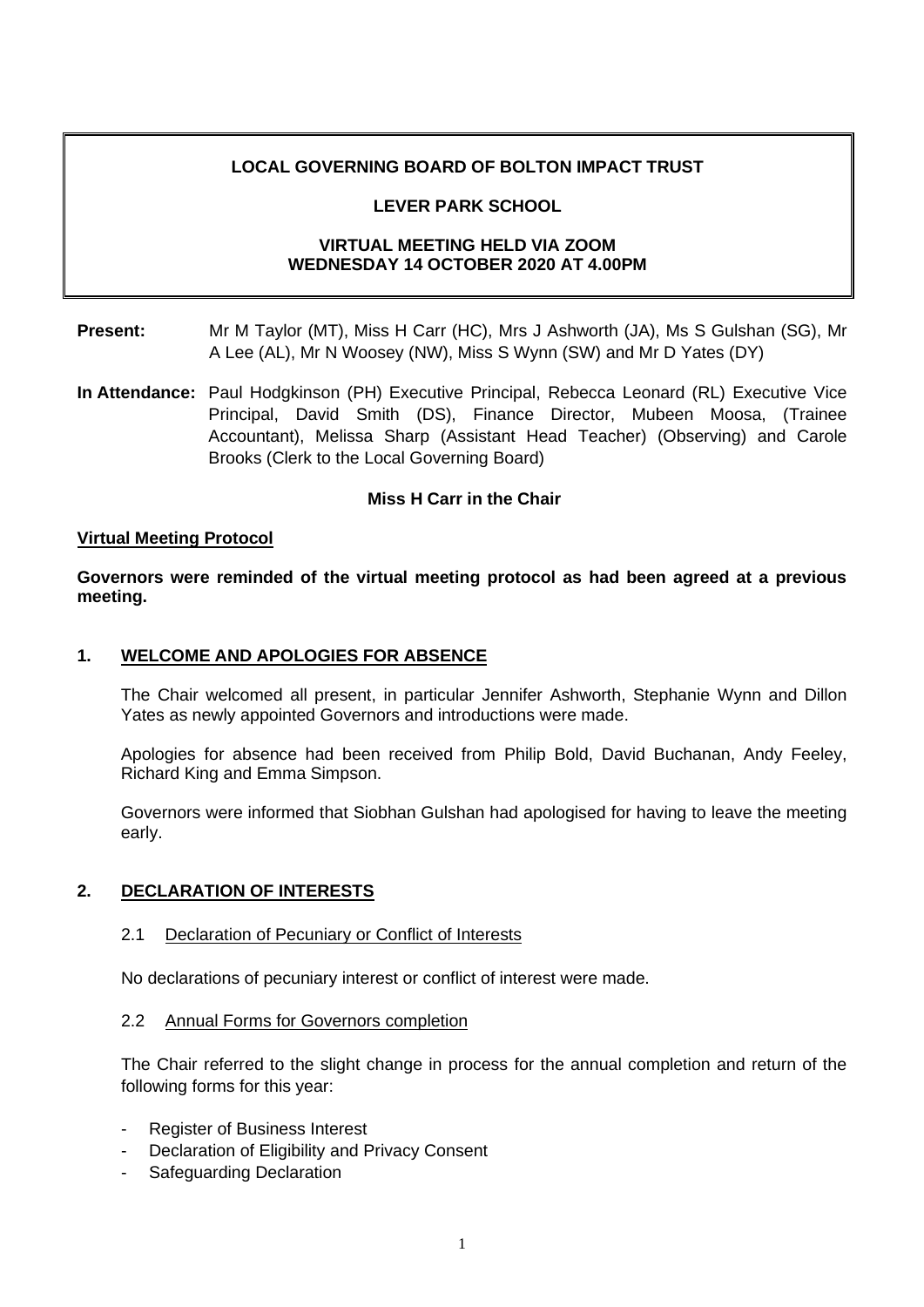- Code of Conduct Acceptance (no change to content)

# Register of Business Interests

In accordance with the academy's financial handbook, entries in the Academy Trust's Register of Business Interests (RBI) were to be reviewed annually. All Trust Members, Local Governors and the Principal were asked to complete the LA model pro-forma and return it to Mr Smith for retention. It was noted that the entry included:

- relevant business and pecuniary interests
- details of any governance roles in other educational institutions.
- any material interests arising from relationships between governors or relationships between governors and school staff (including spouses, partners and close relatives)

The Clerk noted that trustees and local governors were required to complete this information and that failure to do so may be in breach of the Trusts Code of Conduct.

DS explained that all Governors would receive a pack of the required forms including Declaration of Eligibility, Code of conduct acceptance, Register of Business Interest and Safeguarding Declaration required for their completion and return to him either via email or post in the stamped addressed envelope whichever was preferred.

- **Agreed:** That all governors complete the Declaration of Eligibility, Register of Business Interests, Safeguarding Declaration and Code of Conduct Acceptance forms and return them to David Smith at the earliest opportunity.
- **Action:** DS to make the necessary arrangements for a pack of the RBI, Code of Conduct and Safeguarding Declaration forms to be forwarded to all Governors for their completion and return at the earliest convenience.

# **3. NOTIFICATION OF ITEMS FOR 'ANY OTHER BUSINESS'**

There were no items of 'Any other Business' notified at this point in the meeting.

# 4. **MINUTES/MATTERS ARISING OF THE LAST MEETING**

Governors had received the minutes of the last meeting held virtually on 15 June 2020 for their review and approval.

# Matters Arising

# 4.1 Invacuation Policy, minute number 5

MT confirmed that an invacuation drill was carried out last week, there had been some areas highlighted including some of the doors not locking from the inside and the bell not being heard on the South side of the school. Governors were assured that all matters would be addressed, and the policy had been amended accordingly.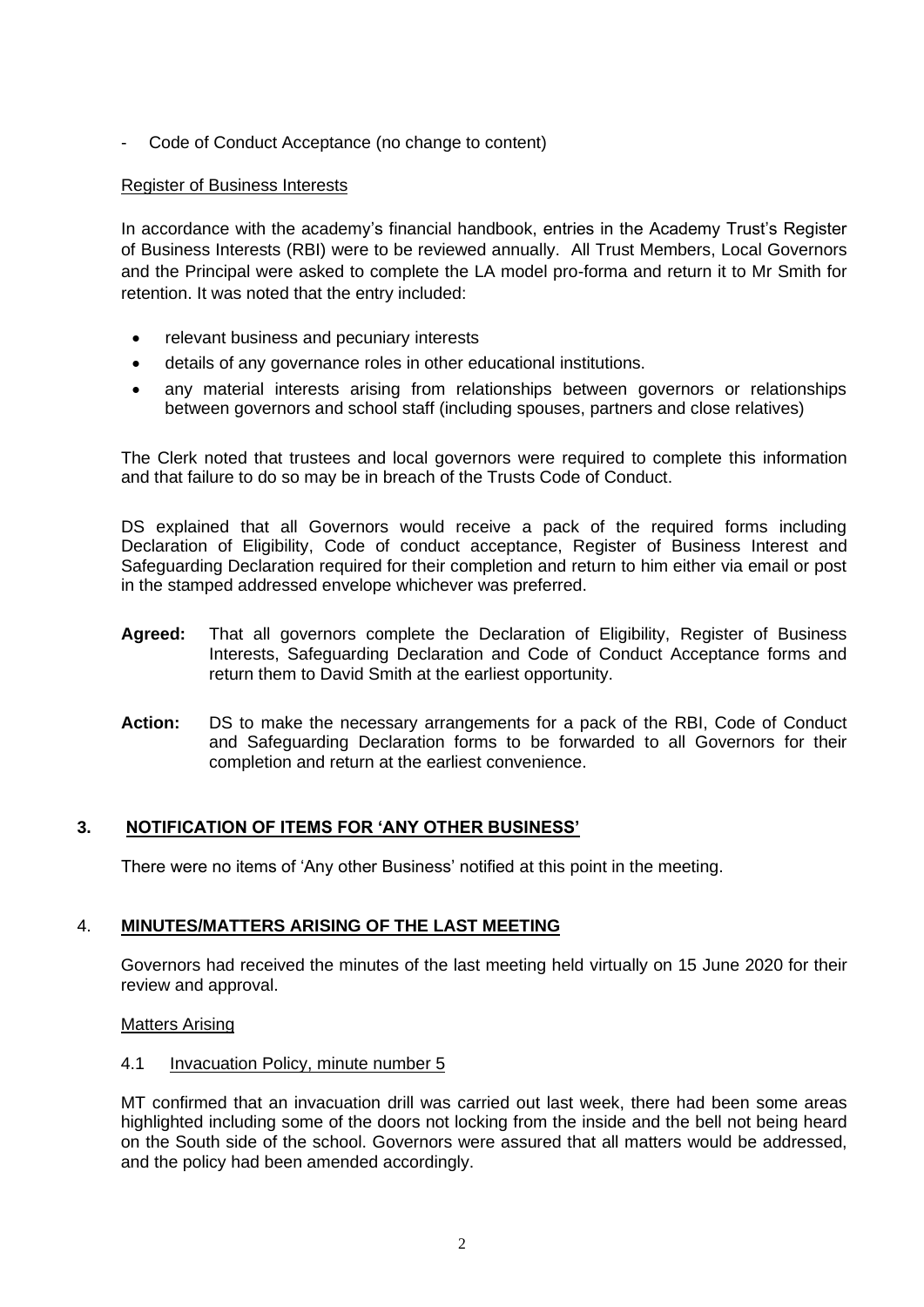# 4.2 Transition work for Year 6 Pupils moving into Year 7

The Chair referred to the work undertaken to ensure a smooth transition for Year 6 pupils moving into year 7 at Lever Park and asked for an update on how this had gone.

MT confirmed that the transition for these pupils had been successful, in particular those pupils transferring from the Forward Centre where work had been undertaken to prepare the pupils prior to them moving to Lever Park to ensure a smooth transition. Lever Park had also mirrored the best practices and the protocols that were in place at the Forwards Centre.

MT confirmed that the pupils in Year 7 had settled well despite the current restrictions in place. It was noted that in previous years the school had arranged visits and integrated days to enable the new pupils to gain a flavour of the school but due to the circumstances of the Covid Pandemic, this could not be arranged.

#### DY referred to the transition process for Year 6 Pupils moving to Year 7 and asked if there was a specific programme in place.

MT confirmed that the large majority of pupils joining Lever Park in Year 7 came direct from an Alternative Provision (AP) such as the Forwards Centre which was part of Bolton impact Trust. The school tried to model the good practice used at the Forwards Centre and use their 'blueprint' to replicate year 7 making their first year relaxed and as stress free as possible to aid transition. Staff at the Forwards Centre liaise very closely with the staff at Lever Park, sharing good practices to ensure that as the receiving school they were aware of the most effective learning style and any past issues.

It was noted that in past years in the July of each year, prior to the summer break, the new Year 7 pupils would always be invited on site to spend a few days as a Lever Park Pupil and the staff at Lever Park would spend a similar time at the Forwards Centre to enable relationships to be built and aid a better transition, but this had been hindered this year due to the Covid restrictions in place.

PH confirmed the excellent offer of provision and SMSE principals that are practiced at the Forwards Centre, noting that the behaviour of the students was exemplary. PH concurred with MT in respect of how Lever Park School tries to recreate this same environment for the new Year 7 intake.

PH suggested that DY and all other newly appointed Governors liaise with PH after the meeting to arrange a visit to the Forwards Centre in order to better understand the context of the provision. Governors welcomed this opportunity.

MT asked the newly appointed Governors visiting the Forwards Centre to note the good practices observed and compare these with the practices observed at Lever Park to see if they were all replicated. Any feed-back would be welcomed.

# **Action:**

- i) PH to circulate the SEMH Principals practiced at the Forwards Centre to all newly appointed Governors.
- ii) PH to make the necessary arrangements with the newly appointed Governors to have a chaperoned visit to the Forwards Centre.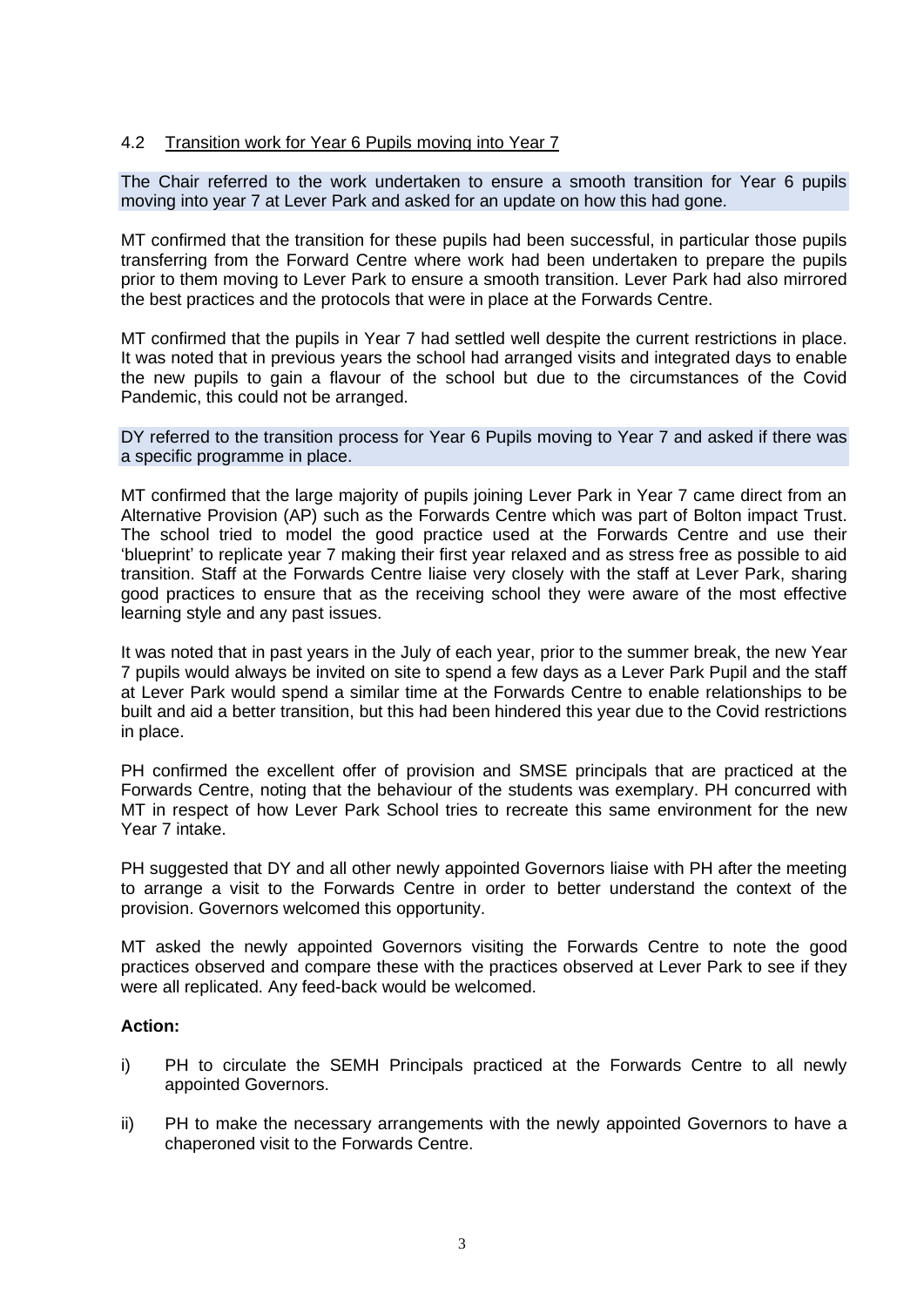**Agreed:** To approve as a correct record the minutes of the last meeting of the Governing Board held on 15 June 2020.

# **5. NOMINATED GOVERNOR ROLES**

### 5.1 Chairs' Briefing

The Chair reported that she had attended the virtual live event of the autumn term Chairs' Briefing meeting held on Monday 28 September 2020.

The Clerk noted that the following points had been highlighted:

- Autumn term updates:
- Changes to the School Exclusion Process During the Pandemic
- Keeping Children Safe in Education Update
- Academies Financial Handbook
- Financial Transparency in schools and academies
- **Ofsted Monitoring Visits**
- Governance in the Years Ahead 'Keeping our Board's vision at the core of our planning'

The Clerk noted that PH and DS had confirmed that the finance related updates would be shared at Trust level.

**Agreed:** That Governors receive and note the details on the Chairs Report.

S Gulshan left the meeting at this point.

#### 5.2 Link Governors Report on Training / Recent Training undertaken

RL referred to her circulated report explaining for the benefit of the newly appointed Governors, that she had taken on the role as Link Governor for training across the Trust. RL confirmed that she had attended the Link Governor briefing held virtually on 14 September 2020 where it had been reported that in addition to the usual courses offered in the 2020/21 programme, there were a number of new training opportunities available to assist governors in their role, taking into account national initiatives and changes in legislation.

RL recommended that Governors access as many courses that they could to enhance their Governance role, particularly whilst these were all being presented virtually. It was noted that these could be accessed at a convenient time to suit each individual. Once completed, Governors were asked to advise RL to enable her to maintain accurate Governor training records.

RL referred to the National Induction course for the new Governors noting that this was a very beneficial course to undertake. It was noted that RL would direct the new Governors to any other courses that she felt would be beneficial.

Governors were informed that following a meeting with the Human Resources Adviser regarding the maintenance of the Single Central Record (SCR) it was realised that there was a need across the trust for additional monitoring in this area. Therefore, training would be made available for governors to attend, in particular the Governor/s with any safeguarding responsibilities.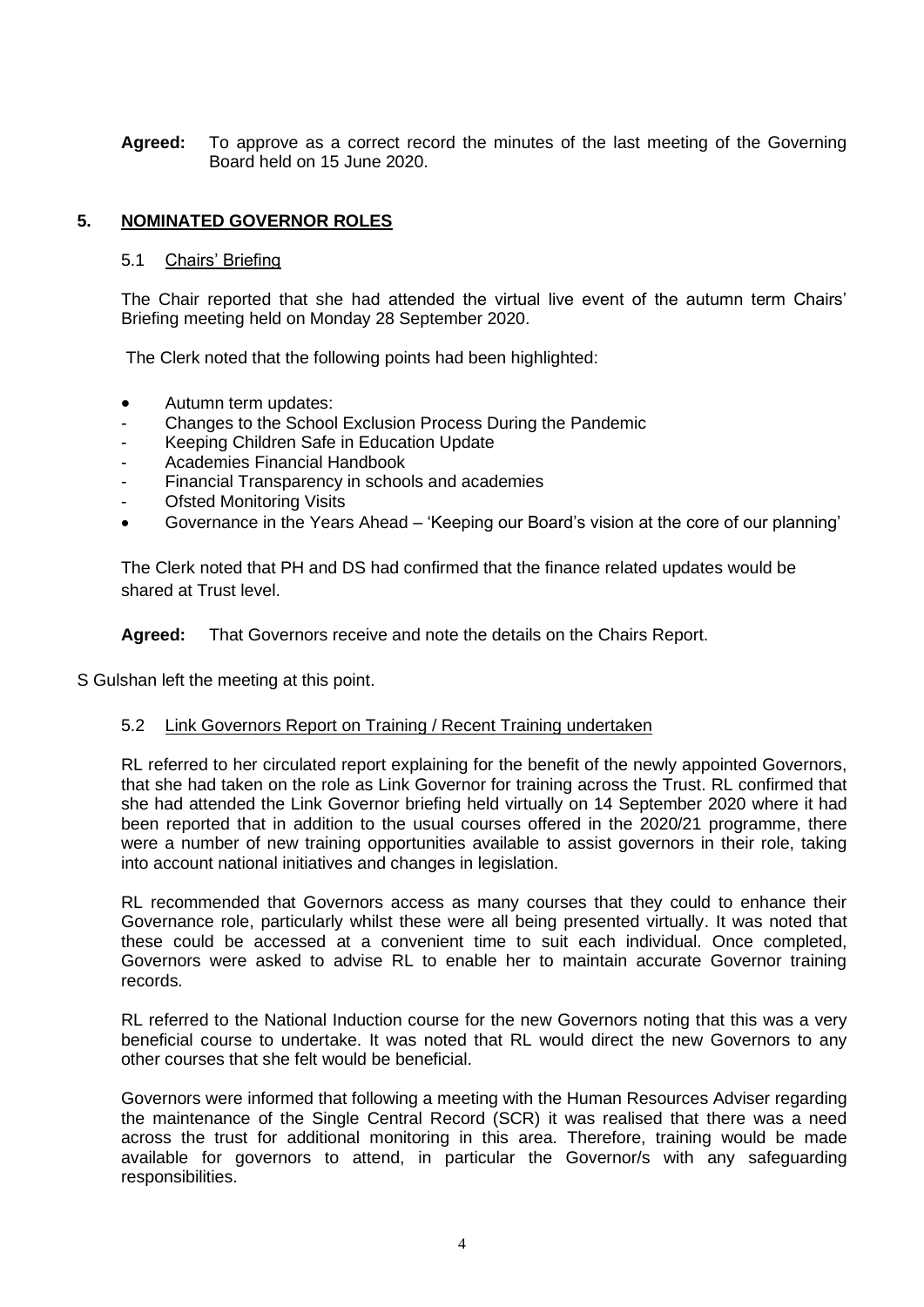RL referred to Safeguarding and the recent updates to the Keeping Children Safe in Education (KCSIE) 2020 Document and the LA Model Safeguarding and Child Protection Policy.

Governors were informed that once all the LGB meetings had taken place for this term RL would forward Part 1 of this document to all Governors requesting that they read the document and return a signed declaration to confirm that they had read and understood it. It was noted that a short quiz may also be undertaken to confirm Governors understanding.

RL noted that a review of the Governor skills audit would also be undertaken in liaison with DS to inform any gaps in skills across the Trust, with Governors being directed to access related courses.

Governors were also asked to advise RL of any external courses attended and to ask for training to be sourced for any other Link Governor role related training that they felt would be beneficial to them.

PH noted that whilst there were a vast number of excellent courses made available by the LA, not all were as relevant to Alternative Provision (AP). Governors were requested to consider any training needs in order to up-skill and enhance their Governance role to further discuss with PH or RL who would endeavour to source courses to best meet their needs.

RL concurred with the comments made by PH noting that it was vital that Governors were adequately trained in order to best fulfil their role.

The Clerk encouraged all Governors to access as much training as was possible, in particular whilst it was being offered virtually.

### **Action:**

- i) Newly appointed Governors to access the National Induction Training and any other Governance related courses required to enhance their role.
- ii) All Governors to make the necessary arrangements to access suitable courses to widen their knowledge and enhance their Governance role.
- iii) RL to forward part 1 of the KCSiE document for Governors review together with a declaration for Governors completion and return.
- iv) Governors to read Part 1 of the KCSiE document and return a signed copy of the declaration to confirm that they had read and understood it.
- 5.3 Nominated Link Governor Visits

The Chair thanked Governors for making the time to undertake a monitoring visit to their link area and for the provision of the detailed reports as circulated for Governors review and information.

HC referred to the report submitted by AF and asked for clarification regarding the Maths skills and the changes needed to the Curriculum.

MT explained that the discussion held with AF had been around the volume of work that the pupils had missed and the impact that this had made on their subject knowledge and potential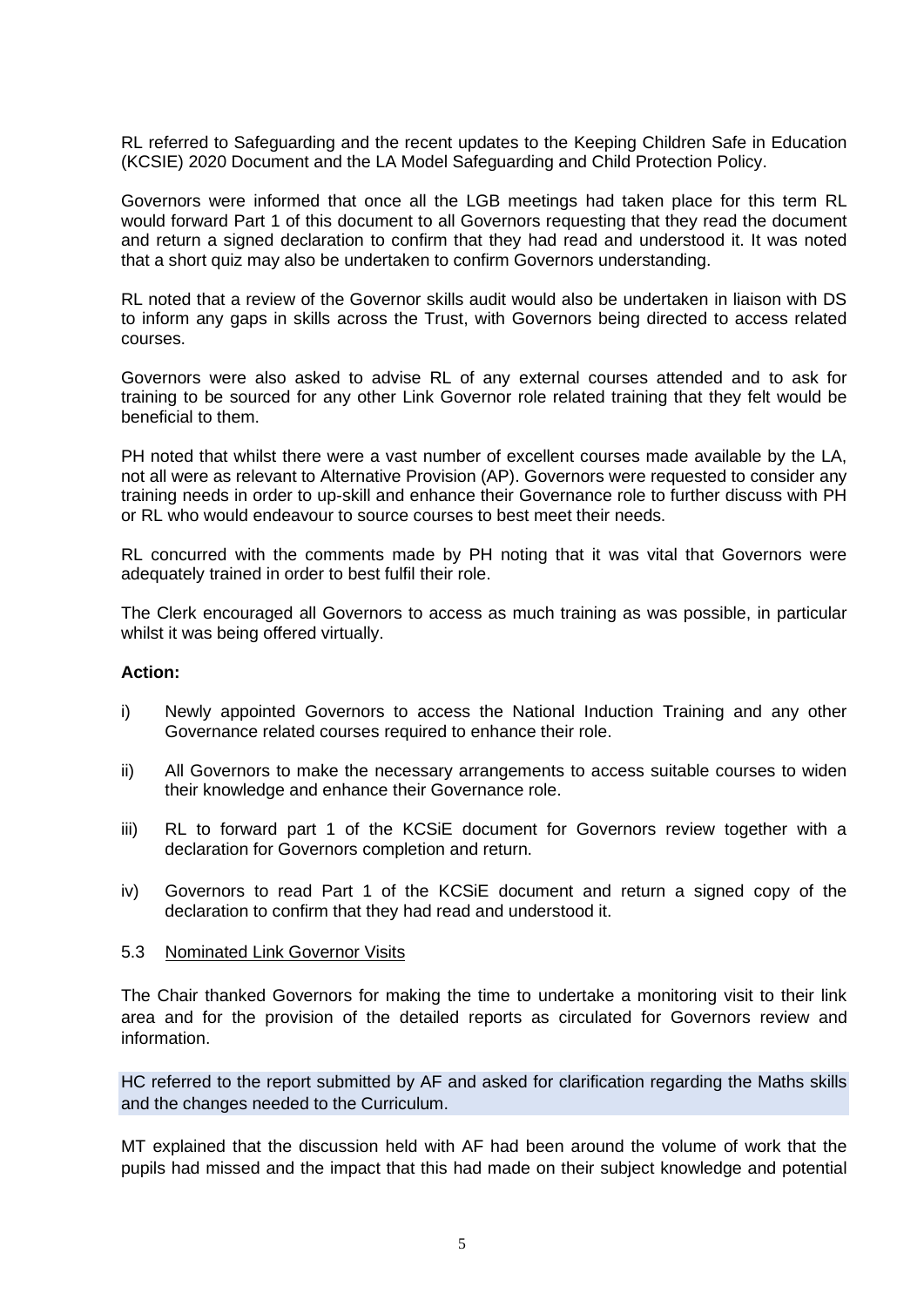GCSE results. It was noted that the once the gaps had been identified for each student the required strategies would be put in place. It was further noted that the majority of pupils attending Lever Park School had gaps in their learning for a variety of reasons and that the school would always do their very best to address these and help the pupils reach their full potential.

Governors were assured that the initial priority was to ensure that the Year 11 students were ready for the next year and Class teachers were addressing this on an individual basis.

At this point in the meeting and for the benefit of the newly appointed Governors PH explained the process involved for Link Governor monitoring visits to Lever Park. Governors were informed that a once per term as Governor week was arranged two or three weeks in advance of the termly Board meeting for Governors to visit/virtually visit their area of responsibility with a specific line of enquiry. It was noted that the staff welcomed this and were very appreciative of the challenge.

MT confirmed that Governor week had proved to be very successful and that a specific agenda would be circulated to all involved beforehand. It was noted that this process also fed into the SEF/SDP.

PH commented that governance was very important to the Trust and that good governance was not just about attending termly meetings, it was also about becoming involved and having an active role within the setting. PH commended the support from governors and impact made from the visits undertaken and thanked them for their active and valued contribution.

MT thanked Governors for their time and on-going commitment. It was noted that most visits had been undertaken virtually and whilst these had been very successful, he looked forward to returning to physical visits from Governors when that was made possible.

JA discussed the report provided by AF noting that to enable her to gain more information in this area of her responsibility it would be useful to arrange a meeting to further discuss.

MT confirmed that he was happy to arrange a meeting with JA and any other Governor who wished to further discuss their link area of responsibility.

PH explained that Governors were not limited to visiting the School during Governor week, they were welcomed to visit anytime by prior arrangement with MT.

RL referred to a Trust wide project in relation to the Curriculum and would be undertaking a number of 'deep dives' into specific areas. It was suggested that JA may like to join and review the process undertaken and also gain a better understanding of the Curriculum offer.

**Action:** JA to make the necessary arrangements with RL to join the team when any 'deep dives' into the curriculum are carried out.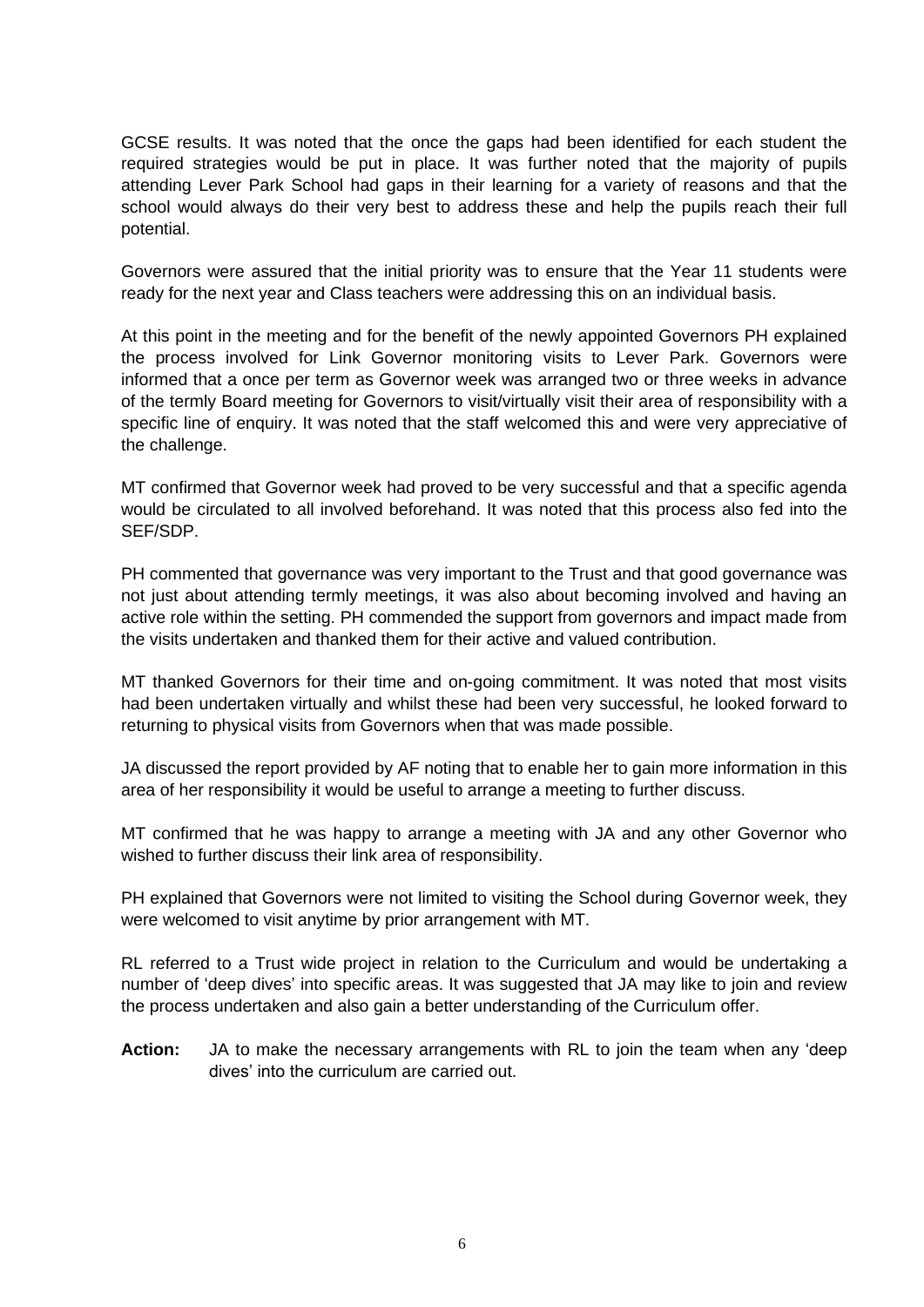# 5.2 Link Governor Roles and Responsibilities

Further to the circulated report, MT confirmed that he had allocated the Link Governor roles and any further updates would be made to ensure that the report was up to date and that the roles and responsibilities detailed, linked back to the SEF.

**Agreed:** That Governors delegate the responsibility of making the necessary link Governor appointments to MT.

# **Action:**

- i) MT to further update the report in respect of the Link Governor roles and responsibilities assigned and the links with the SEF.
- ii) MT to circulate the updated report to all Governors.

# **6. ACADEMY LEAD REPORT TO GOVERNORS**

Governors were informed that for the Autumn term 2020 Local Governing Body meetings, the Academy Leads had all been asked to write their reports with slightly different contents and in a different format. The circulated report had therefore been adapted to reflect the changes in light of the current COVID-19 pandemic.

MT guided Governors through the following key items:

- Summer Term 2020
- Preparing for September 2020
- Results and Destinations 2019/20
- Updates since we have re-opened fully in September 2020
- Current pupil numbers
- **Safeguarding**

MT highlighted the following aspects of the report:

#### Results and Destinations

MT confirmed that the school had developed a broader Curriculum to offer a wider range of qualifications for the Students to choose from. A positive impact had been seen, and it was felt that the needs of all students had been met.

MT commended the staff team for the support provided to all students and for the constant tracking of data. Students were also to be commended for their achievements. MT noted a special thanks to the Connexions Adviser who had worked tirelessly in ensuring that all Students had Post 16 destination.

HC reported that she had been very impressed with the outcomes and results gained given the challenges faced in regarding the circumstances of the pandemic. Congratulations on behalf of the LGB were conveyed to the students and staff team concerned.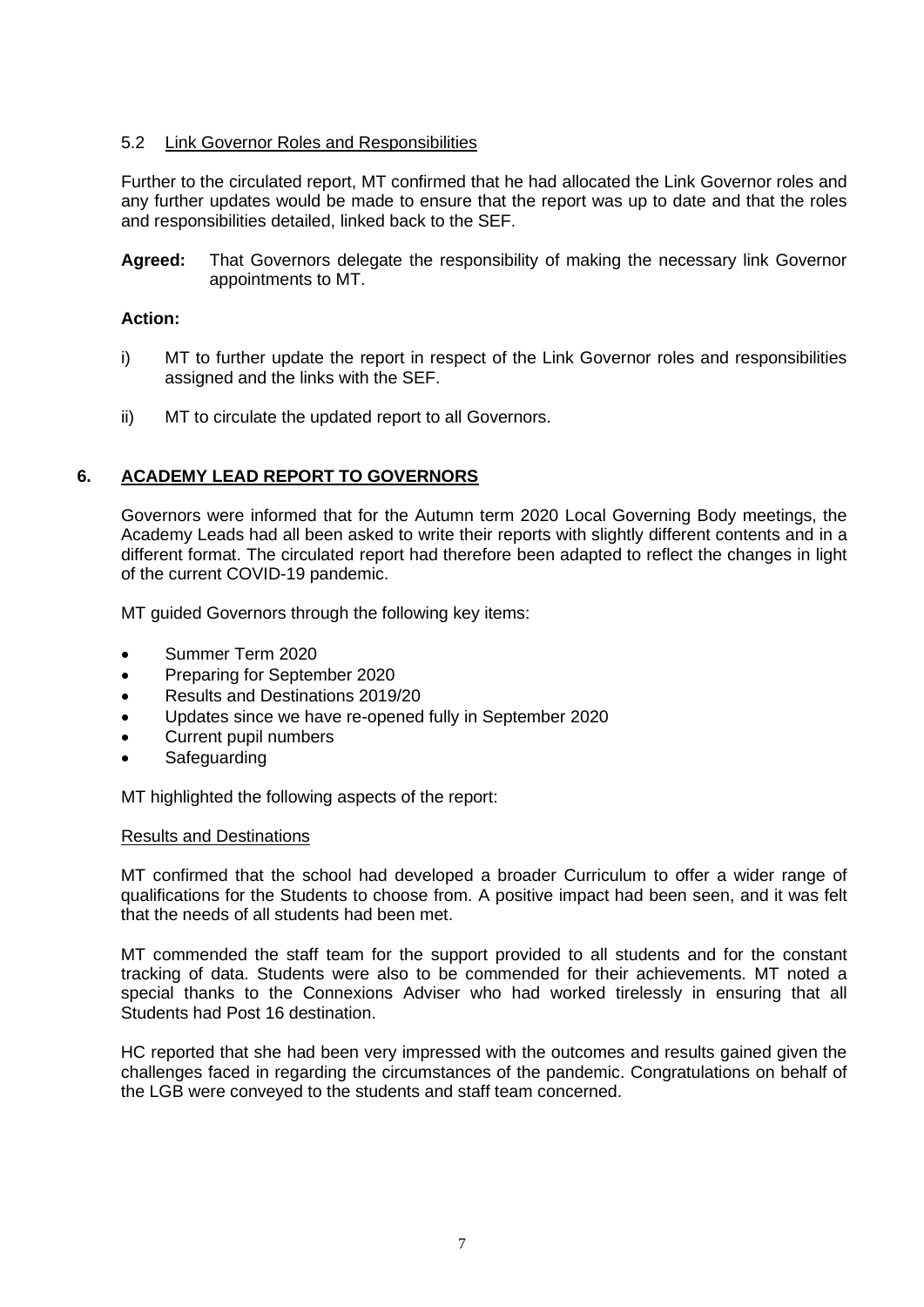### Remote Learning

DY asked for clarification regarding the details recorded within the circulated report in respect of remote learning and its links to behaviour issues and what this involved.

MT explained that for the first three weeks of the new academic year, all pupils had adhered to the social distancing guidelines in place and the school had remained very calm. However, since then a number of pupils through a variety of incidences had led to the need for Coivid safe practices to be imposed and for them to be subjected to home learning for a set period of time. This was in the safety of all concerned.

Governors were informed that pupils who could not adhere to social distancing and the safe practices put in place at the school were given three chances to improve and if after the third time they continued to oppose the guidelines in place then a discussion was held with their parents/carers and were required to stay at home with a home learning package provided. The pupils would be gradually re-integrated into the school over the following weeks and reminded of the guidelines in place.

Governors were assured that the safety of the building, staff and pupils was the schools' priority and steps had to be taken for anyone unable to follow the procedures required. MT noted that this process had worked well for some students who had failed to comply but that there were a small number who continued to be non-compliant.

PH referred to the challenges faced by the staff team in these circumstances noting that the strategies employed previously to meet the needs of the pupils had been removed as a result of Covid. It was thought that some pupils responded better to remote learning and that this was a consideration for future investment.

PH referred to the need to enhance blended learning opportunities in order to be best prepared in the event of another full 'lockdown'

Governors were informed that during the 'lockdown' earlier in the year staff members had responded well to delivering home learning packs. Consideration would be given to the continuation of this as a supplement or an additional learning resource. PH noted that this matter would be further discussed with MT and the School Improvement Professional at their next meeting.

RL reported that she had discussed the provision of 'paper/hard copy learning packs having been very successful with a number of pupils. It was noted that the opportunity to further develop remote learning was there and would better meet the needs of many pupils. It was noted that sometimes ICT could be an issue for pupils in AP's but that the Trust were looking at ways of sourcing additional ICT hardware and using Microsoft Teams.

MT referred to a number of pupils having barriers to learning and in some cases the barrier was entering the school building. The circumstances of the pandemic had hindered any progress made and it was therefore felt that if this situation continued alternative learning styles were required to ensure that they continue to receive the high-quality standard of education provided by the School.

PH confirmed that the school had not yet had any positive cases, but it was felt that they had to be prepared should these circumstances arise.

MT referred to a number of pupils already receiving a blended learning package due to the nature of the pupil and their attendance issues.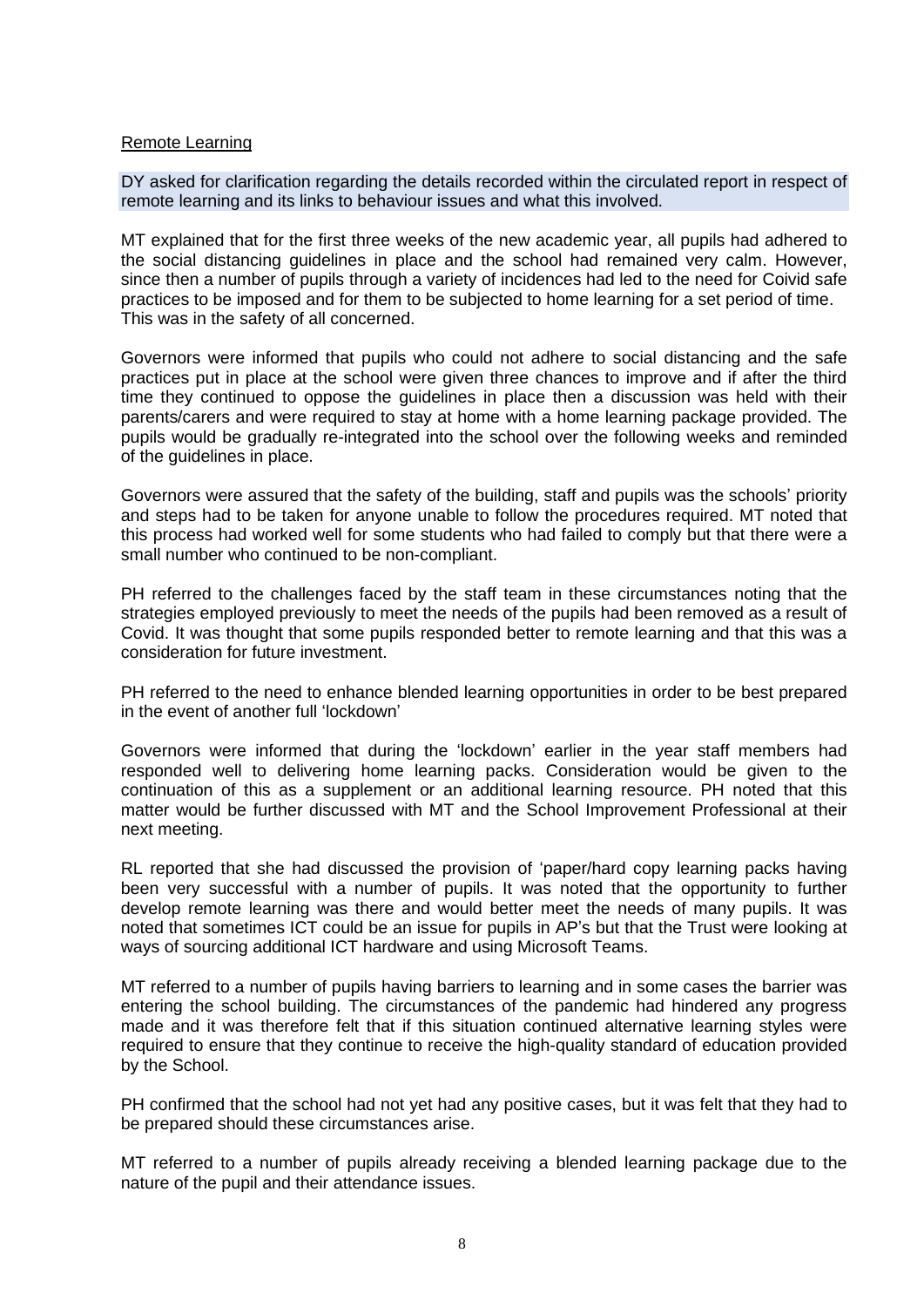PH referred to the challenges faced by staff and the need to continue with 'eyes on' visits should another lockdown be put in place. Providing Community support was vital and the need to keep in touch with the students and their families was paramount in respect of safeguarding.

RL confirmed that any further updates in the development of remote learning would be provided at the spring term 2021 meeting.

### Pupil Destinations

NW referred to the circulated report commending the section provided on pupil destinations noting that it was pleasing to see that all students had secured a positive post 16 destination.

NW asked if any past pupils returned to the school to update staff members on their progress.

MT confirmed that this happened very regularly but only on an informal basis. Consideration would be given to arranging a more formal visit with past students being invited back to talk to the current students and encourage them to value their education in order for them to see the rewards. It was thought that this would also be a way to enhance community relationships.

PH referred to two ex-students now employed by the Trust as Learning Mentors. It was noted that both had experienced difficulties when growing up but had since become successful and valued members of staff. It was noted that they could resonate with the students and the messages, guidance and support that they gave to pupils was very powerful.

Governors commended the staff team for the additional support provided to students and their families. Delivering home learning packs and building relationships with pupils and the community was the key to success.

### ICT Grants

SW referred to the availability of ICT grants for the provision of IT equipment for eligible families. It was noted that an application had to be completed and submitted for consideration but that this may be worth sharing with other Parents who may be eligible to apply.

**Action:** SW and MT to further discuss this matter after this meeting.

**Agreed:** That Governors receive and note the contents of the Academy Leads report with thanks.

# **7. FINANCE PRESENTATION**

Governors had received a financial presentation compiled by DS detailing the financial position of Lever Park School.

DS shared an on-screen copy of the presentation noting that this report was in a slightly different format than on previous occasions guiding Governors through each of the following sections:

- Anticipated Outturn 2019/20
- Variances between budget and outturn
- Budgeted surplus 2020/2021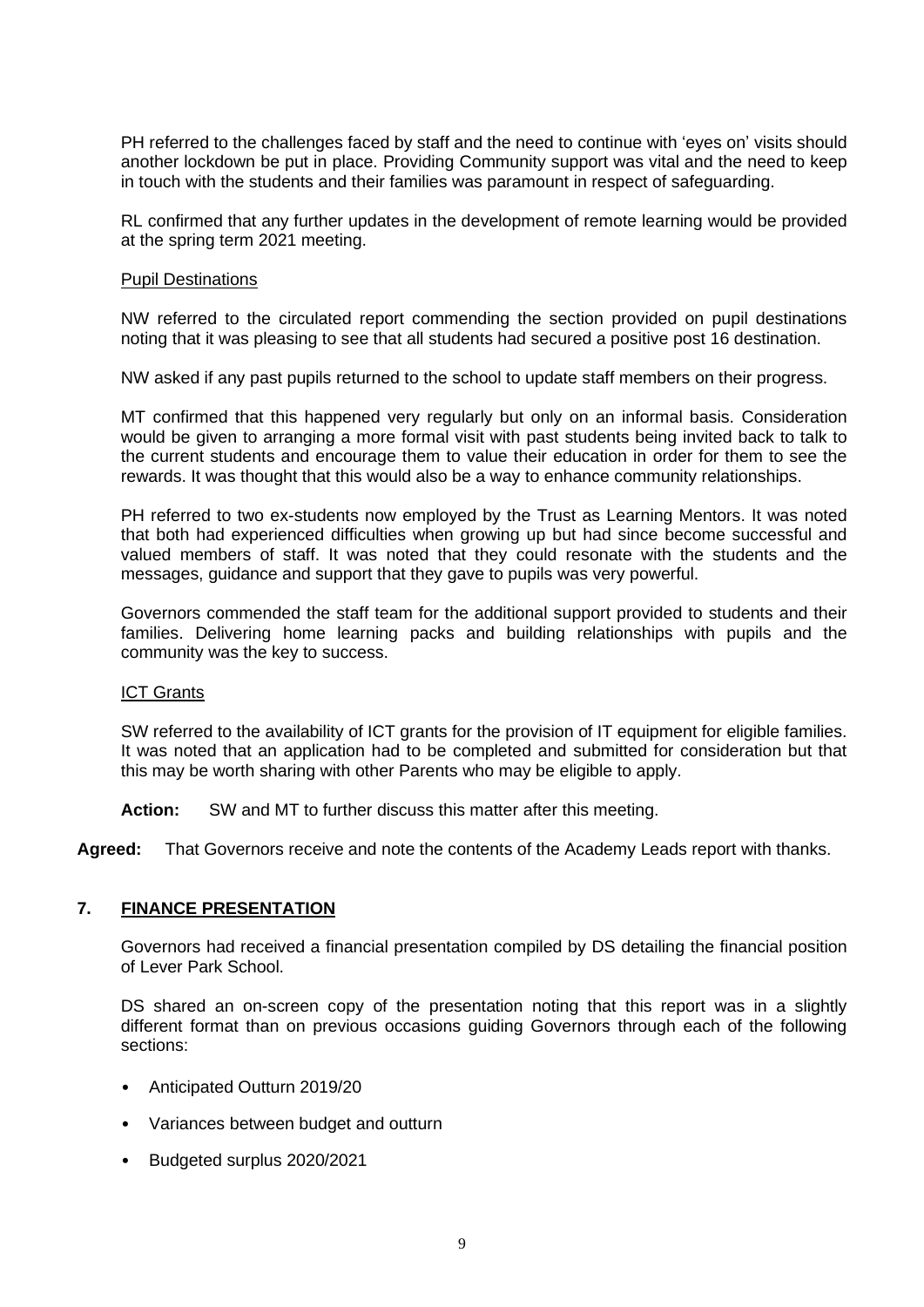- Pupil numbers September 2020 (including financial impact)
- Mitigation in place

Governors were reminded that the financial year for Academies was from September to August.

### Anticipated out-turn for 2019/20

DS reported that Lever Park had faced a number of financial challenges over recent years but was pleased to report that at the end of August 2020 a surplus had been made on the closing balance.

DS commended the work of MT and his staff team for the savings and efficiencies made noting that this had been a very strong contribution along with the income generated from the additional pupils joining the school.

Governors were informed that less money had been spent towards the end of the year as a result of Covid.

### 2020/21 Budget

DS reported that as of 1 September 2020, the Trust had approved a slight deficit to the budget of £45,000 but that this formed a wider picture within the Trust.

Governors were informed that Lever Park school were currently operating in excess of the 69 funded places. This issue was reflected across the wider trust with some settings not receiving the same number of referrals as they had previously, resulting in a loss of income.

Governors were informed that a vast amount of work had been undertaken and on-going discussions with the Regional Schools Commissioner (RSC), the Education Skills Funding Agency (ESFA) and the LA had been held to mitigate these circumstances including:

- Lobbying for additional funding
- Increased trading
- Reducing uncommitted spends

DS noted that it had been discussed that schools would receive funding based on previous years numbers but that impacted negatively on BIT as they had 49 less pupils at the end of last year. It was noted that this equated to around £800,000 and if continued would be a significant loss.

DS confirmed that work was being done to address the concerns raised and savings and efficiencies were being made across the Trust where possible.

PH referred to the current funding agreement in place with the LA and the related pressures on both sides. However, the Trust held a good working relationship with the LA, and it was hoped that a fair agreement regarding funding could be reached in the very near future.

PH asked DY how the LA in his locality were managing this area.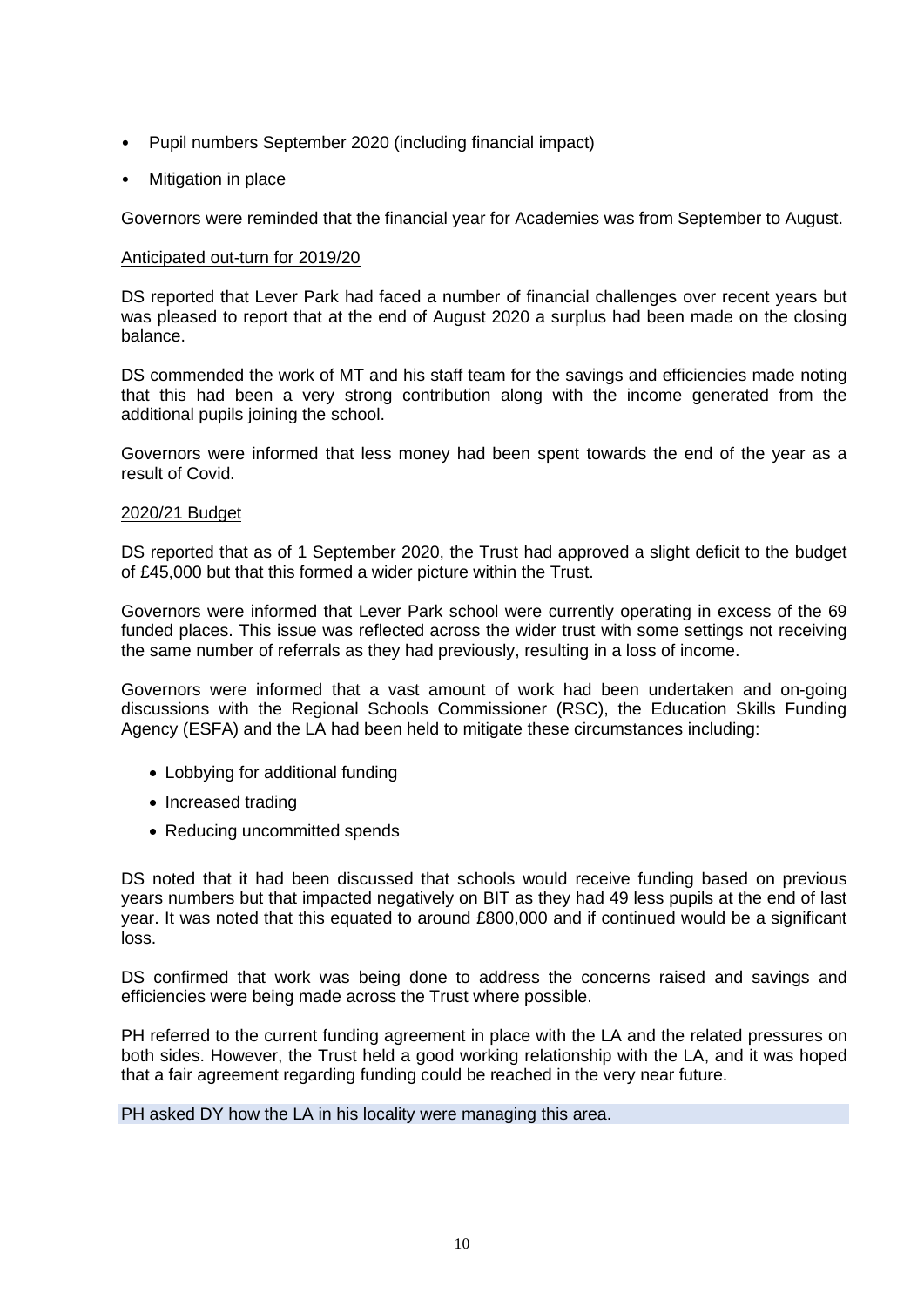DY explained that pupil numbers were lower in the AP he worked in but that they had an agreement and guarantee with their LA regarding funding being based on the previous year. It was noted that no top funding would be received which was the same as Bolton.

PH confirmed that many businesses were facing similar issues and that it was felt that this issue could be worked through. Governors would be updated as the year progressed.

**Agreed:** That the details within the financial report be received with thanks.

# **8. GOVERNOR QUESTIONS OF THE LEADERSHIP TEAM**

**Agreed:** That Governors had no further questions of the Leadership Team than had already been raised.

# **9. POLICY APPROVALS AND REVIEW OF PROCESS**

Governors had received the following policies for their review and approval:

9.1 Behaviour Policy

Governors confirmed that they had read and approved the updates made.

**Agreed**: That Governors approve the updated Behaviour Policy.

# 9.2 Safeguarding and Child Protection (Model) Policy

RL noted that the model Safeguarding, and Child Protection Policy had been updated by the LA in line with the 2020 updates that had been made to the Keeping Children Safe in Education (KCSIE) Document. The updated Policy had been circulated to schools for their review and to be personalised to their school. RL confirmed that this had now been completed for Governors approval.

RL reminded Governors as discussed earlier, once all LGB meetings had been completed for this term she would circulate Part 1 of the KCSiE Document 2020 to all Governors for their review together with a declaration form to sign and confirm their understanding.

- **Agreed:** That the updates made to the Safeguarding and Child Protection Policy 2020 be approved.
- **Action:** RL to circulate Part 1 of the KCSiE document 2020 to all Governors to read and return the signed declaration to confirm their understanding.

# **10. GOVERNANCE SERVICES UPDATE**

Governors had received a briefing note detailing the recent updates and virtual events planned from by the Governance Services Team including: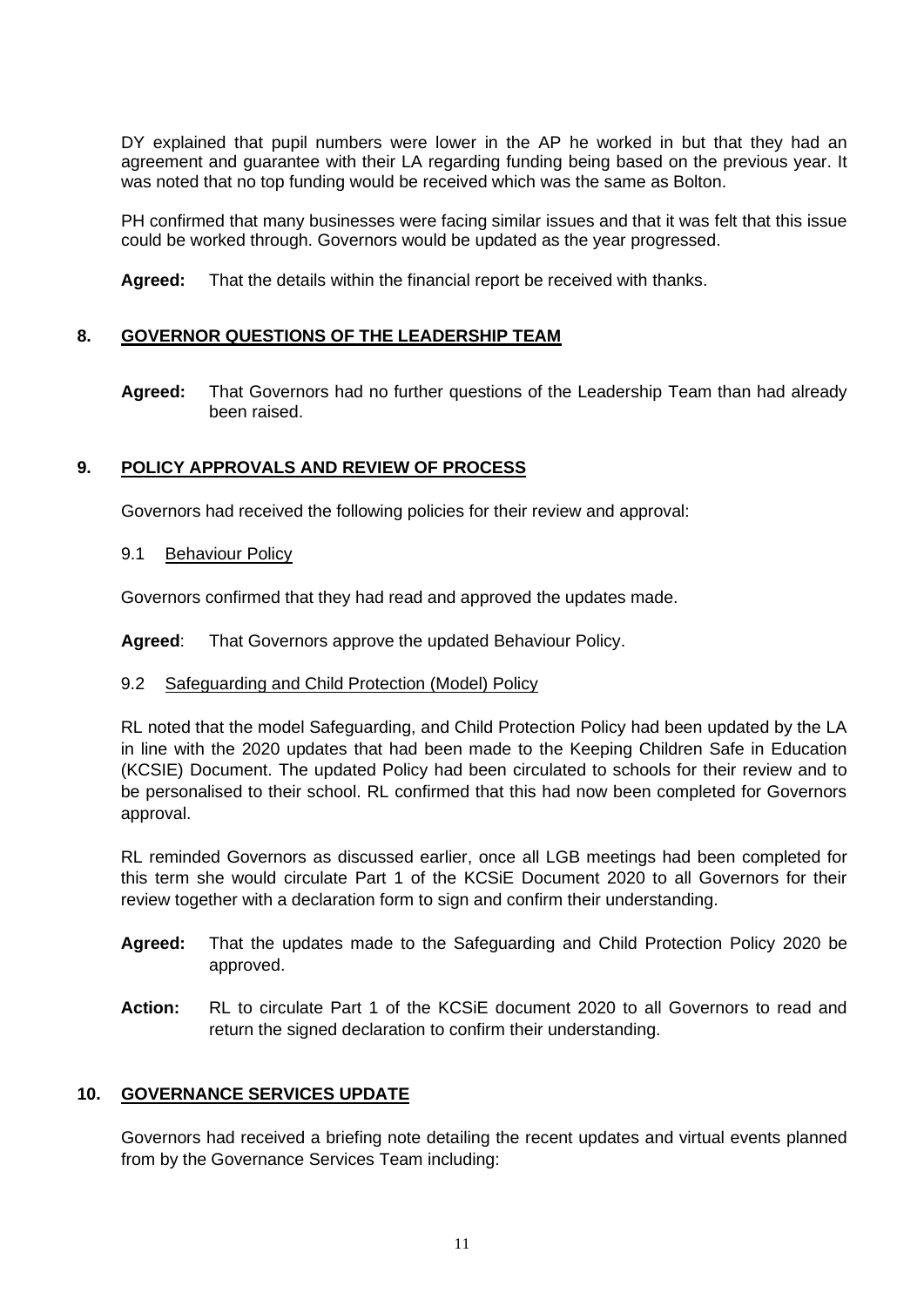- Clerking and Support Continued virtual arrangements
- Governor Training and Development Virtual arrangements
- Governance Services staff update

# **11. IMPACT STATEMENT**

Governors discussed the impact made at this meeting from the discussions and agreements that had been made as follows:

- Appointment of new Governors to ensure a broad skill set is maintained across the LGB in particular the skills of the Parent Governor
- Review and appointment of the Link Governor roles to ensure effective challenge and monitoring is maintained
- Governor visit reports very reflective of the challenge and support in place

PH noted that the majority of the impact was made during Governor week and all monitoring visits undertaken. Governors were thanked for their support and commitment.

# **12. DATES OF NEXT LGB MEETINGS**

**Agreed:** That the Local Governing Board meetings for the remainder of the academic year 2020/21 be held as follows:

> Spring Term: Wednesday 10 February 2021 at 4.00pm Summer Term: Monday 21 June 2021 at 4.00pm

All meetings to continue to be held virtually unless otherwise informed.

# **13. CONSENT TO ABSENCE**

**Agreed:** To consent to the absence from this meeting of all absentees.

# **14. ANY OTHER BUSINESS**

There were no items of 'Any Other Business' reported.

# **15. CONFIDENTIALITY**

**Agreed:** That none of the matters minuted at this meeting be designated as confidential in accordance with the Academy's Memorandum and Articles of Association.

PH asked that Governors exercised confidentiality in respect of some of the Finance related discussions held.

The Chair and MT thanked Governors for their contribution to the meeting and for their on-going commitment as Governors of Lever Park LGB. It was recognised that Governors time was